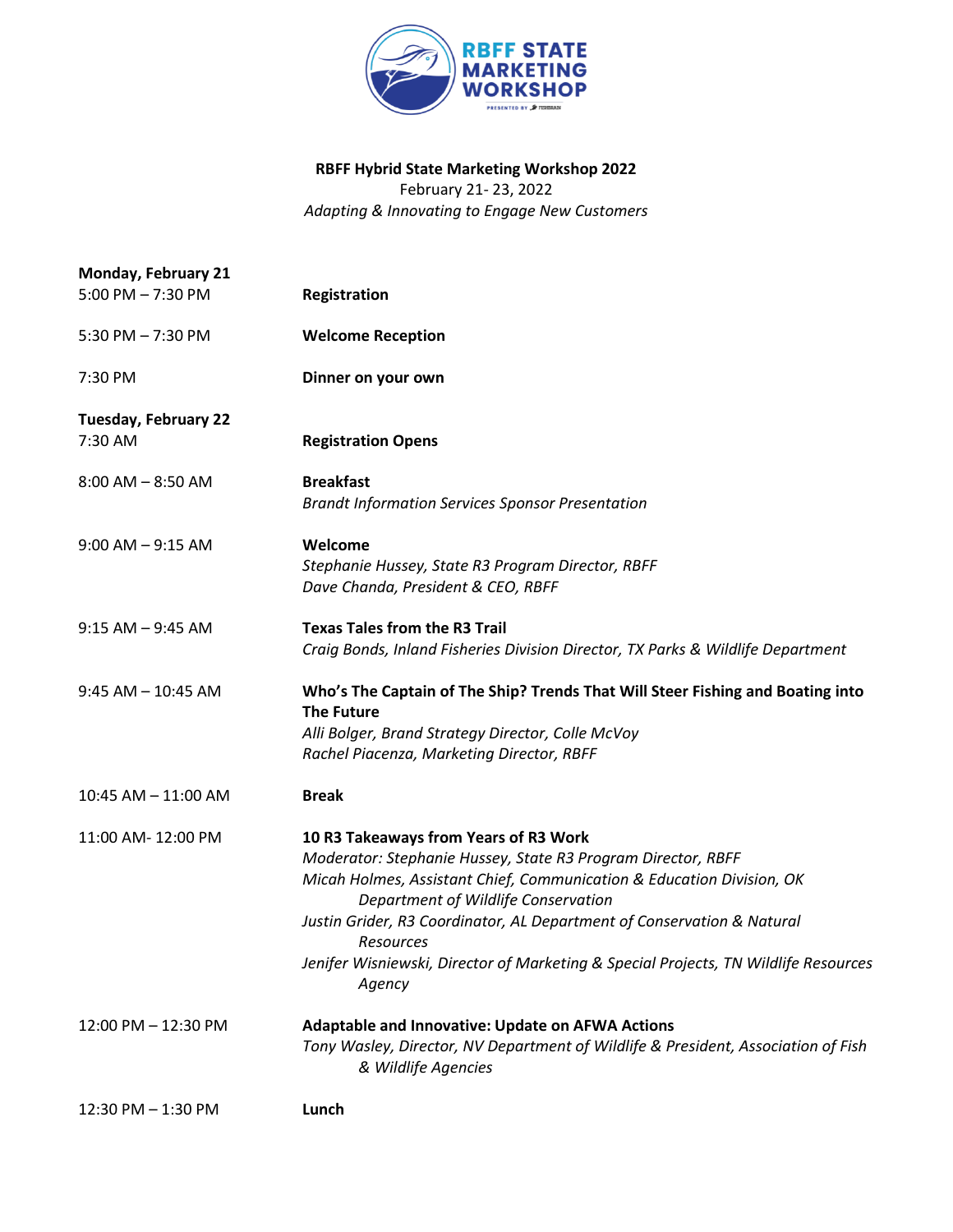

| $1:30$ PM $- 2:15$ PM | <b>Concurrent Sessions 1 and State Agency Directors Only Session</b><br>1. Directors Session<br>Special Session for State Agency Directors and Assistant Directors Only                                                                                                                                                                                                                                                                                                               |
|-----------------------|---------------------------------------------------------------------------------------------------------------------------------------------------------------------------------------------------------------------------------------------------------------------------------------------------------------------------------------------------------------------------------------------------------------------------------------------------------------------------------------|
|                       | 2. 2020 Anglers in 2021: A Repeat Performance or the Sophomore Slump?<br>Jane Gustafson, Assistant Division Administrator/Marketing & Advertising<br>Manager, NE Game & Parks Commission                                                                                                                                                                                                                                                                                              |
|                       | Nebraska Game and Parks used a combination of marketing and education to<br>try to retain their new and reactivated 2020 anglers. Learn how their<br>combination of emails, reverse IP targeting and multi-channel content<br>marketing fared in 2021 and the lessons they learned for future efforts.                                                                                                                                                                                |
|                       | 3. Retaining New Anglers in the COVID Era<br>Janis Johnson, Communications & Marketing, TX Parks & Wildlife Department<br>Eddie McKenna, Communications & Outreach, MA Division of Fisheries &<br>Wildlife (formerly with TX Parks & Wildlife Department)                                                                                                                                                                                                                             |
|                       | Texas Parks and Wildlife implemented a targeted effort to retain new anglers<br>with special focus on those who bought a fishing license for the first time (in<br>five years or more) during the early stages of the coronavirus pandemic. By<br>comparing results of treatment groups against those of a control group, they<br>were able to determine lift and revenue that can be directly attributed to this<br>campaign.                                                        |
| $2:25$ PM $-3:10$ PM  | <b>Concurrent Sessions 2 and State Agency Directors Only Session</b>                                                                                                                                                                                                                                                                                                                                                                                                                  |
|                       | <b>Directors Session</b><br>1.                                                                                                                                                                                                                                                                                                                                                                                                                                                        |
|                       | Special Session for State Agency Directors and Assistant Directors Only                                                                                                                                                                                                                                                                                                                                                                                                               |
|                       | 2. Retaining the 2020 COVID-19 Cohort<br>Tom Ryle, Sales & Marketing Manager, WA Department of Fish & Wildlife                                                                                                                                                                                                                                                                                                                                                                        |
|                       | Learn how Washington retained over 28% of new fishing license holders by<br>using three key strategies.                                                                                                                                                                                                                                                                                                                                                                               |
|                       | TikTok Ya Don't Stop<br>3.<br>Katie Grant, Digital Communications Section Chief- Office of Communications,<br><b>WI Department of Natural Resources</b>                                                                                                                                                                                                                                                                                                                               |
|                       | It's not just for the kids - more and more "millennial boomers" are spending<br>time on TikTok. In fact, TikTok has over 800 million active users worldwide. But<br>with all the dance trends and shenanigans, is it a platform government<br>agencies should consider? Wisconsin has spent much of the last two years<br>testing ways to make the platform work to engage with a younger audience.<br>Learn how they have built a following of 60k, gone viral, and learned a lot of |

what works (and doesn't) along the way.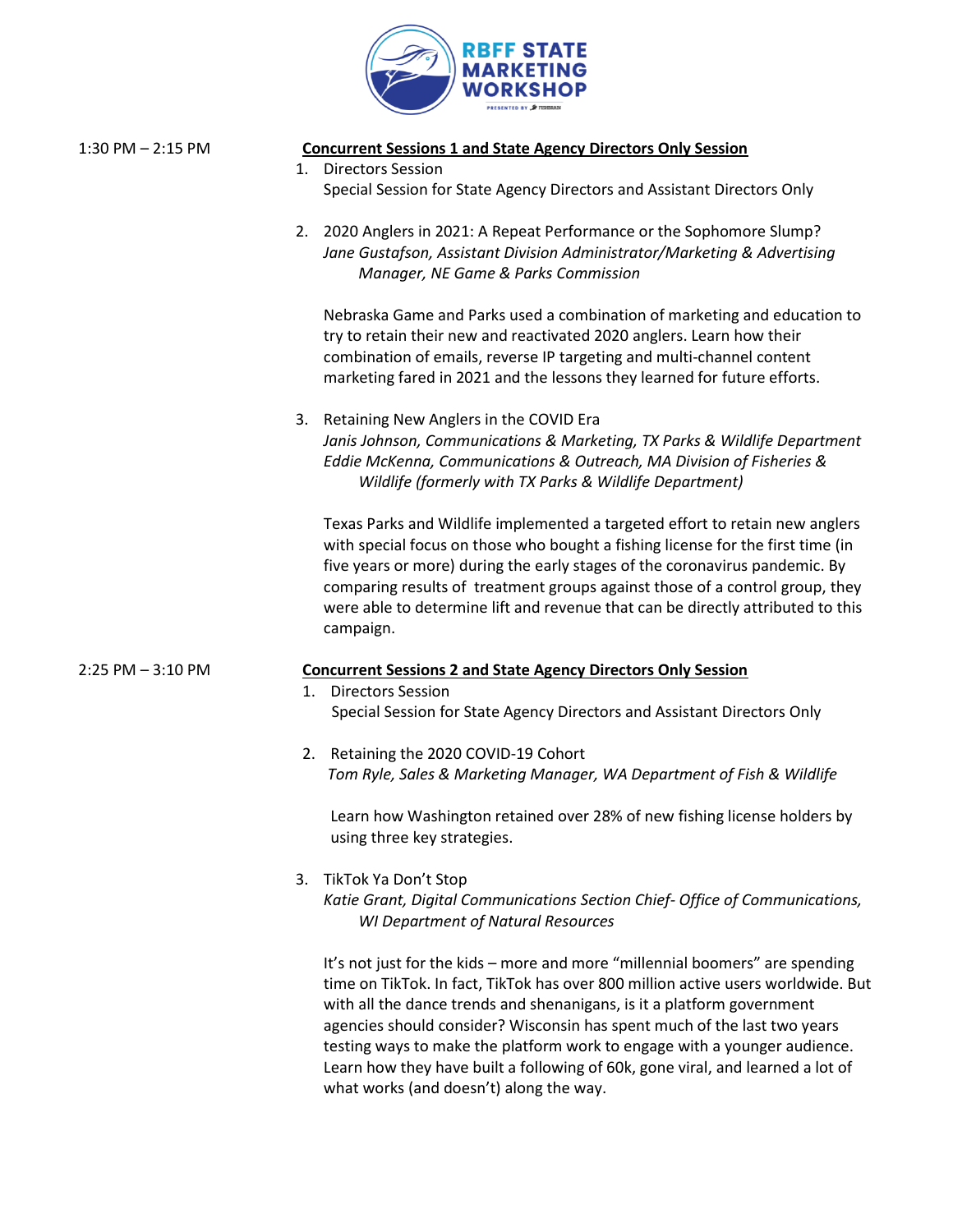

| $3:10$ PM $-3:25$ PM                                   | <b>Break</b>                                                                                                                                                                                                                                                                                                                                                                          |
|--------------------------------------------------------|---------------------------------------------------------------------------------------------------------------------------------------------------------------------------------------------------------------------------------------------------------------------------------------------------------------------------------------------------------------------------------------|
| $3:25$ PM $-4:10$ PM                                   | <b>Concurrent Sessions 3</b><br>Maintaining Momentum: Digital Strategies to Retain Anglers Beyond 2020<br>1.<br>Emily Stolarski, Communications Coordinator, MA Division of Fisheries<br>& Wildlife                                                                                                                                                                                   |
|                                                        | MassWildlife used a combination of in-person programs, new self-learning<br>resources, emails, and ads on social media, Google, and YouTube to retain<br>anglers in 2021. Hear tips, lessons learned, and plans for 2022, including the<br>launch of a new licensing, events, and CRM system.                                                                                         |
|                                                        | Targeted Digital Marketing to Increase Participation Post 2020<br>2.<br>Aaron Meier, Public Information Officer/Boating Education Coordinator, NV<br>Department of Wildlife<br>Chris Vasey, Conservation Education Division Administrator, NV Department<br>of Wildlife                                                                                                               |
|                                                        | The Nevada Department of Wildlife implemented a multi-tiered digital<br>marketing campaign aimed at increasing fishing license sales and boat<br>registrations. Learn how they succeeded despite navigating statewide<br>droughts and wildfires.                                                                                                                                      |
| 4:20 PM $-5:00$ PM                                     | Reconvene in General Session/Wrap Up                                                                                                                                                                                                                                                                                                                                                  |
| $6:00$ PM $-8:00$ PM                                   | <b>Networking Dinner</b>                                                                                                                                                                                                                                                                                                                                                              |
| <b>Wednesday, February 23</b><br>$8:00$ AM $-$ 8:50 AM | <b>Breakfast</b>                                                                                                                                                                                                                                                                                                                                                                      |
| $9:00$ am $-10:00$ AM                                  | How Social Influencers Can Help Amplify Your Message and Reach New<br><b>Audiences</b><br>Moderator: Kendra Lee, Marketing & Social Media Manager, RBFF<br>Tiffany "Snookie" Risch, Angler & Content Creator, Snookie Fishing<br>TIm Akimoff, Public Information Officer - Social Media & Podcast, OR Department<br>of Fish & Wildlife<br>Sarah Friedl, Account Director, Exponent PR |
| $10:00AM - 10:30AM$                                    | <b>Digital Marketing Resources to Further R3 Efforts</b><br>Joanna Lario, Digital Content Manager, RBFF<br>Joanne Martonik, Senior State Marketing Manager, RBFF                                                                                                                                                                                                                      |
| 10:30 AM - 10:45 AM                                    | <b>Break</b>                                                                                                                                                                                                                                                                                                                                                                          |
| 10:45 AM - 10:50 AM                                    | <b>ASA Sponsor Presentation</b>                                                                                                                                                                                                                                                                                                                                                       |